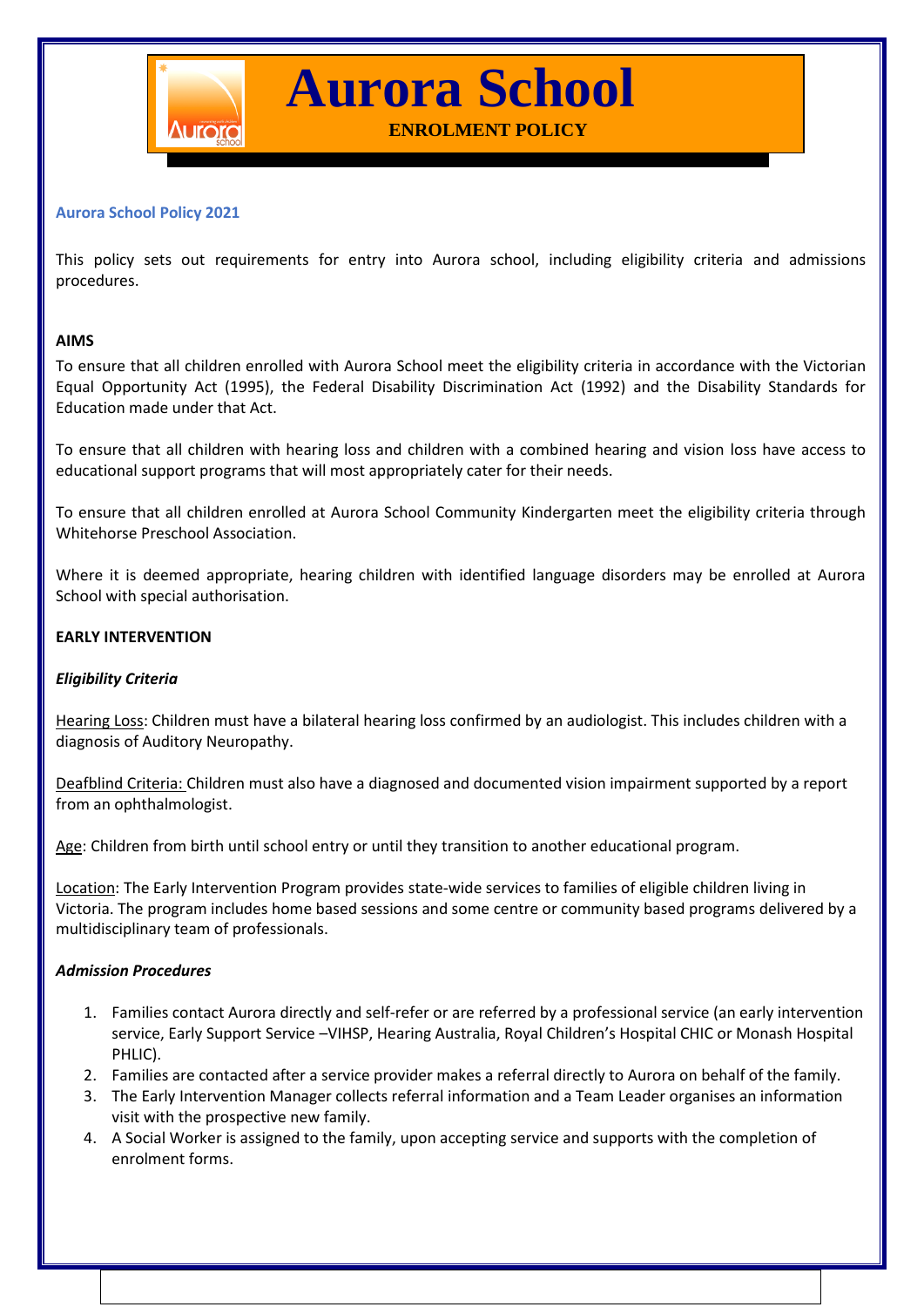

- 5. A Regular Worker is then allocated and coordinates the Early Intervention (EI) services as identified by the family.
- 6. Through a Family Partnership approach, an initial discussion is held with the family to identify family goals and service provision. These discussions then continue at the beginning of each year and are reviewed regularly.
- 7. Opportunities for reflection and future planning take place throughout the year to identify and modify family goals and service provision depending on changing family needs.
- 8. At the end of each year time is taken in the home session to reflect and review progress and satisfaction with service provision.

## **EARLY EDUCATION**

## *Eligibility Criteria*

Hearing Loss: Children with a bilateral sensory-neural hearing loss, or a permanent conductive hearing loss, (confirmed by an audiologist) that is moderate/severe/profound, and need intervention or assistance to communicate.

Deafblind Criteria: Children must have a diagnosed and documented vision impairment supported by a report from an ophthalmologist in addition to hearing loss.

Severe Language: Hearing Children with a severe language disorder as diagnosed by a speech pathologist who require Auslan as a means to develop communication maybe considered for enrolment.

Age: Children from 3 years to the early years of schooling or until they transition to another educational program.

Location: Early Education is available to families of eligible children living anywhere in Victoria. Programs operate at Aurora School in Blackburn South. Transport is available for children in some metropolitan regions. Residential facilities exist on site to support families from rural and remote areas.

## *Admission Procedures*

- 1. Parents contact the school, usually after referral from a service provider (an Early Intervention service, Hearing Australia, Visiting Teacher, Royal Children's Hospital CHIC or Monash Hospital PHLIC).
- 2. Aurora School organises an initial visit with the parents to discuss the programs offered and services available in the context of the individual child's needs.
- 3. Enrolment documentation is provided to the parents.
- 4. Upon receipt of enrolment documentation, a transition process is established in conjunction with families.
- 5. A Transition Meeting is organised for parents and relevant staff.
- 6. Class Teachers organise a meeting with families (onsite or via zoom) to discuss the needs of their children and establish initial goals/priorities.
- 7. Program Support Group meetings are organised each term to establish goals, review development and discuss issues as required.

## Additional Intake Guidelines for 3 year old Group.

 Aurora School has a policy, in line with Early Years and DET Policies, that children must turn 3 years of age by 30<sup>th</sup> April to attend our 3 year old program.